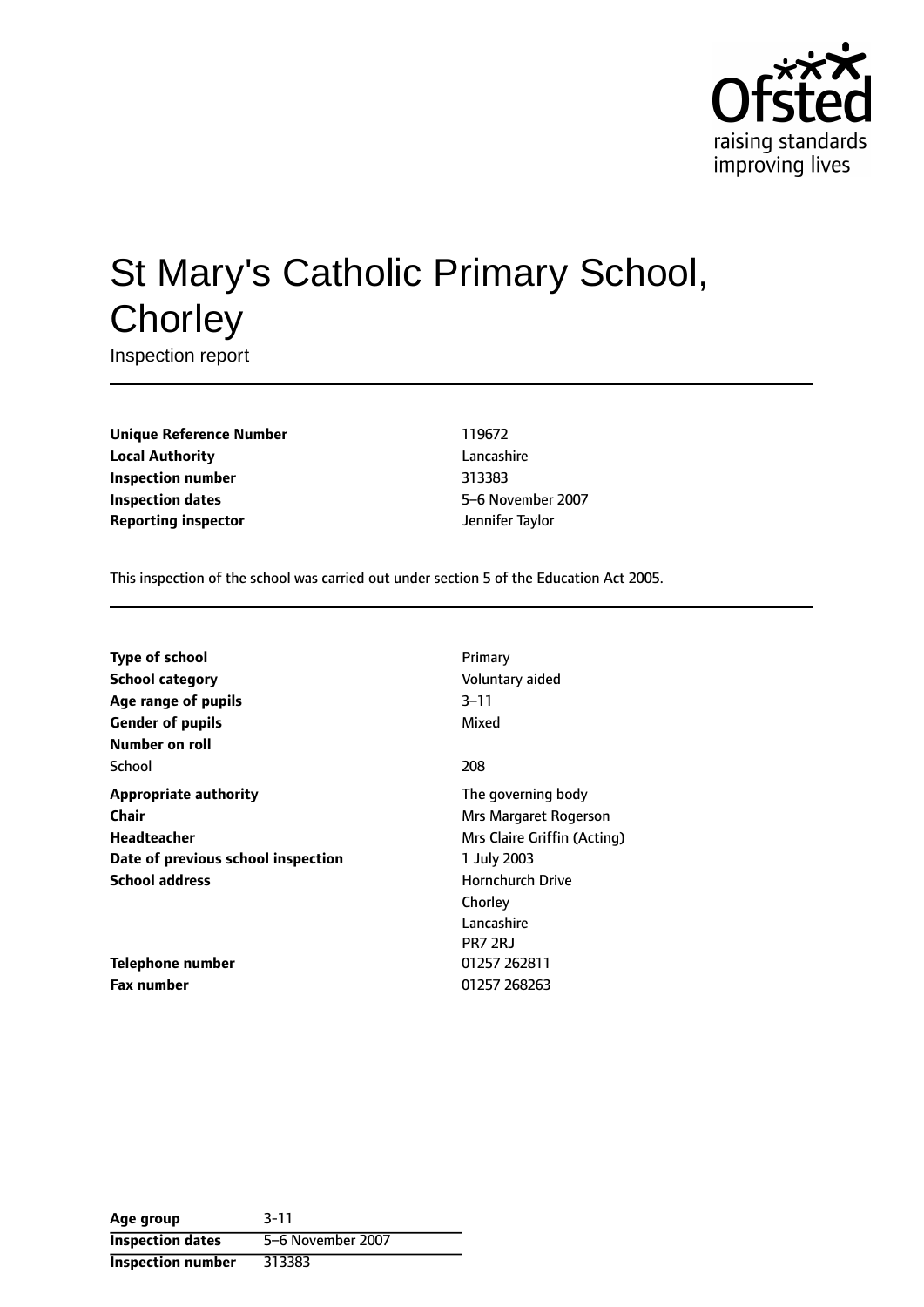.

© Crown copyright 2007

#### Website: www.ofsted.gov.uk

This document may be reproduced in whole or in part for non-commercial educational purposes, provided that the information quoted is reproduced without adaptation and the source and date of publication are stated.

Further copies of this report are obtainable from the school. Under the Education Act 2005, the school must provide a copy of this report free of charge to certain categories of people. A charge not exceeding the full cost of reproduction may be made for any other copies supplied.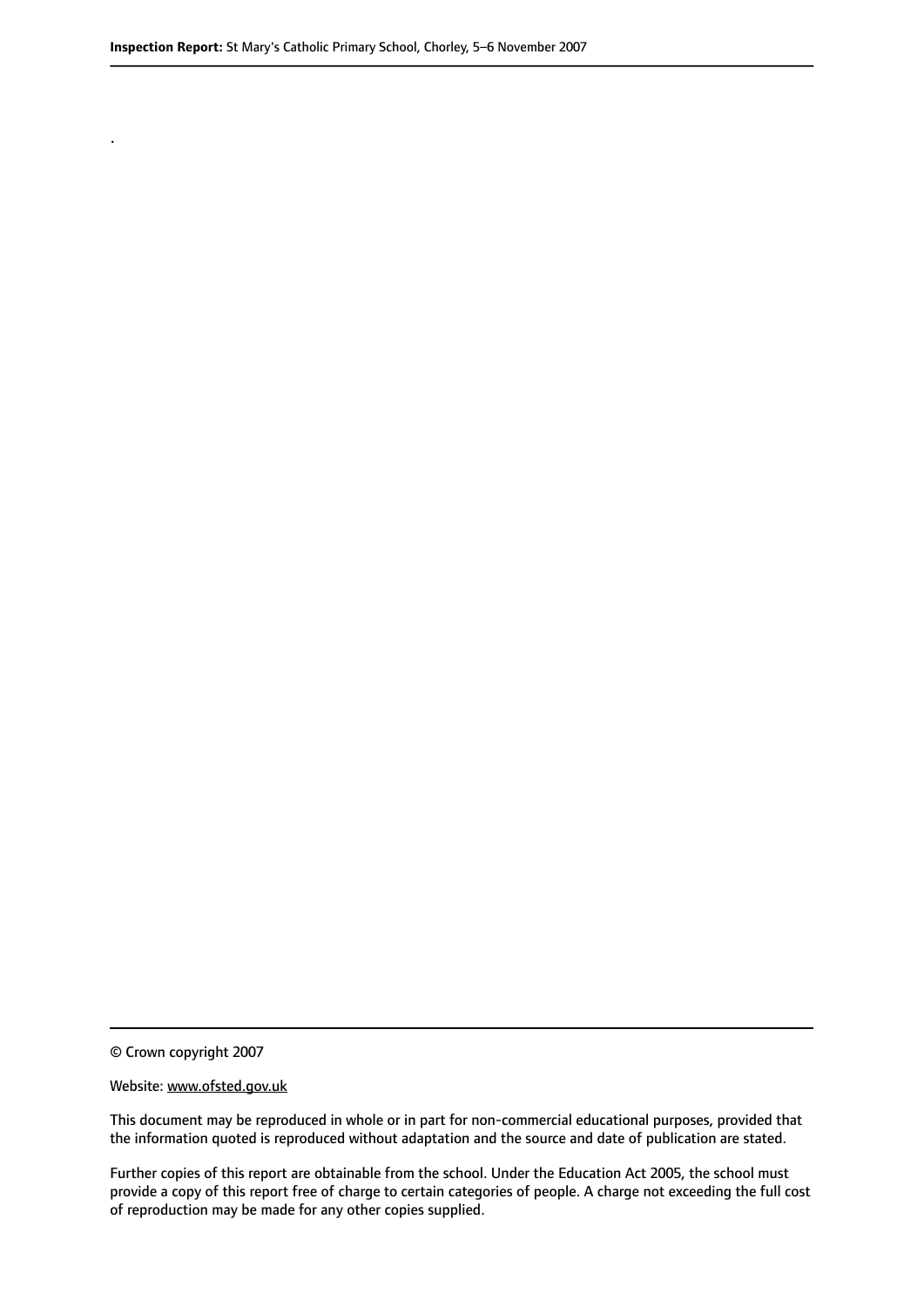# **Introduction**

The inspection was carried out by two Additional Inspectors.

### **Description of the school**

St Mary's Catholic school is of average size and serves a mainly White British population. A few pupils are from other cultures or faiths. All pupils have English as their first language. Approximately a quarter of pupils travel from outlying areas. Very few pupils are eligible to receive a free school meal. There is a below average number of pupils with learning difficulties and/or disabilities. The school has received several awards including Healthy School, Basic Skills Quality Mark 2 and Investors in People.

### **Key for inspection grades**

| Outstanding  |
|--------------|
| Good         |
| Satisfactory |
| Inadequate   |
|              |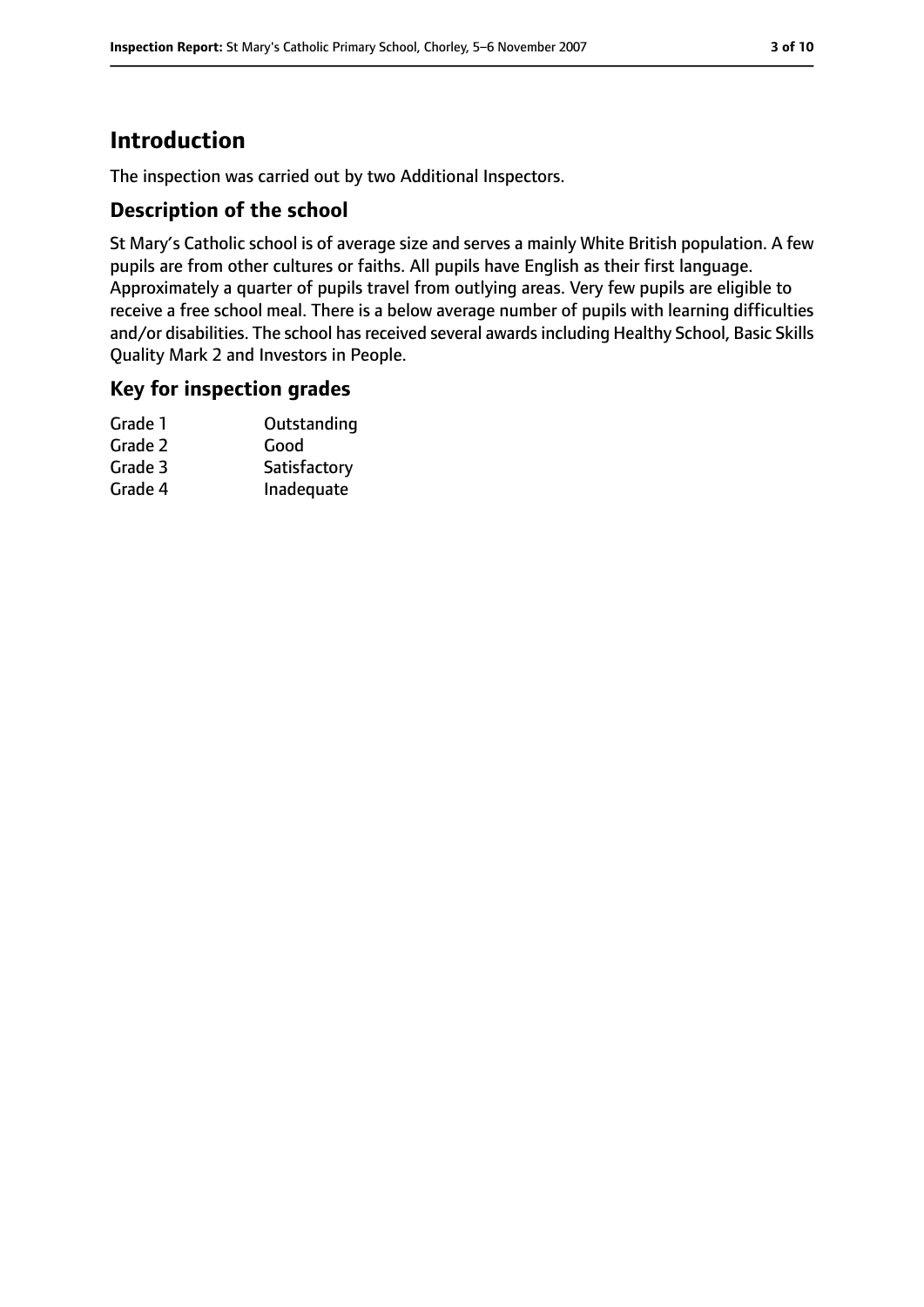# **Overall effectiveness of the school**

#### **Grade: 2**

St Mary's is a good school with some outstanding features. Most children start school with skills that are typical for their age. Pupils make good progress and by the time they are 11 they are confident, articulate and caring young people. Pupils reach standards that are above average in national tests and do particularly well in English. The higher attaining pupils do not achieve as well in mathematics as they do in English.

Teaching is good and sometimes outstanding. Teachers use questioning particularly well to challenge and motivate pupils, although the level of challenge provided for higher attaining pupils in mathematics does not enable them to achieve the higher levels in national tests. A recently introduced assessment programme is beginning to provide the information needed to raise standards. There is skilful and effective support for pupils with learning difficulties and/or disabilities and they make good progress. This is a caring school and sensitive situations are handled very well. Procedures to safeguard pupils are in place.

The personal development of all pupils is outstanding and their behaviour is excellent. Attendance is good and pupils enjoy coming to school. Pupils have a good understanding of how to keep healthy because of the wide range of physical activities and healthy diet provided by the school. They know how to keep safe and to make sure others are safe too. The older pupils who act as PALS in the playground set very good examples to the younger children in how to play safely and care for one another. Pupils raise funds for charities including the local children's hospice. They have close association with the local community through the connection with the church and other organisations. Pupils' good standards in English, mathematics and science and their confident use of information and communication technology (ICT) prepare them very well for the next phase in their education. The curriculum is rich and many opportunities are afforded to the pupils to learn about other faiths and cultures and to develop skills in the creative arts.

Leadership and management are good. The acting headteacher is well supported by the governing body and the senior management team. She has embraced previous innovations and continued to encourage their development. All the staff care deeply for the education and well-being of their pupils. Parents are supportive of the school and, when they can, take part in activities provided for them. The school has made good improvement since the last inspection. Self-evaluation is good and the school has accurately identified areas for future development. Therefore, it has good capacity to improve further. Careful financial management ensures that the school provides good value for money.

# **Effectiveness of the Foundation Stage**

#### **Grade: 2**

The effectiveness of the Foundation Stage is good. Children make good progress from when they enter the Foundation Stage with skills that are typical for their age. They transfer to Year 1 having exceeded the level expected of them. Children enjoy the range of learning experiences provided for them and work hard. They are kept safe and healthy. They enjoy snacks of milk and fruit and this time is used productively to promote social and communication skills. Parents and grandparents are encouraged to become involved in their children's education. The Foundation Stage is well led and managed. Detailed records are maintained to monitor the progress of all children. Action is taken to identify individual areas for development and support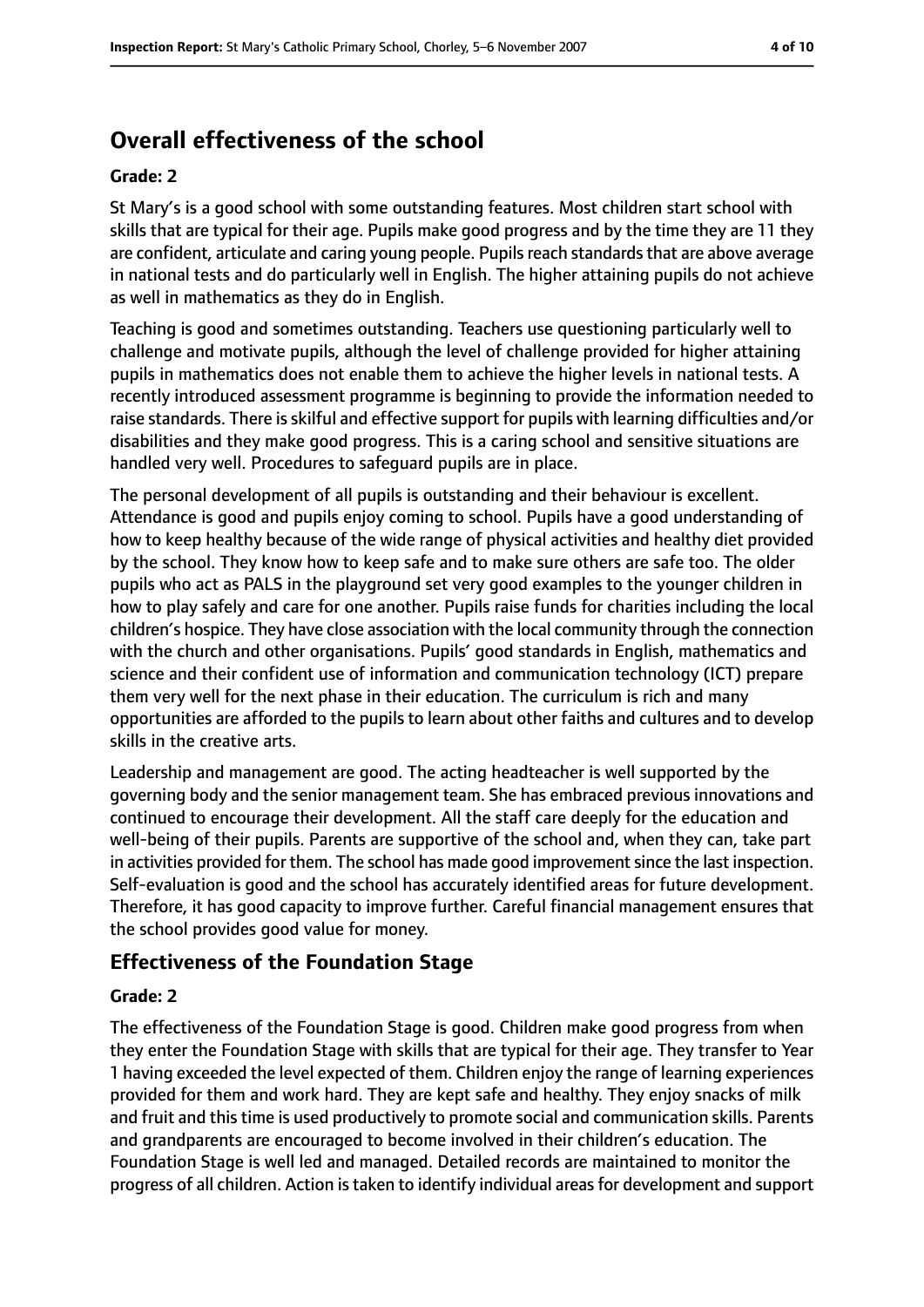is put in place to enable all children to make good progress. Future priorities are to encourage speaking and listening skills, as well as pupils' personal development.

# **What the school should do to improve further**

■ Increase the proportion of pupils attaining the higher levels in mathematics.

# **Achievement and standards**

### **Grade: 2**

Achievement is good. All pupils including those with learning difficulties and/or disabilities make good progress and are helped to achieve as well as they can. By the time pupils enter Key Stage 1, they have exceeded the agreed learning goals for this age group. Good progress is maintained and, by the ages of 7 and 11, results in national tests and assessments show standards are above average with English being the strongest subject. The most recent results of national tests show that the proportion of Year 6 pupils gaining the higher level in English was above the 2006 national average. Results in mathematics were also above average but fewer pupils attained the higher level. The school meets its challenging targets.

# **Personal development and well-being**

#### **Grade: 1**

Pupils' moral, social and cultural development is outstanding. Their spiritual development is also outstanding, reflecting the school's strong commitment to Christian principles as personified in the mission statement to 'promote each child's innate capacity for spiritual growth'. Multicultural development is outstanding. Visits by other faith leaders enhance pupils' knowledge and understanding. Local culture is celebrated through involvement in activities such as clog dancing. Pupils have a clear awareness of right and wrong. Behaviour and attitudes in lessons are outstanding. Exclusions are very rare. Pupils enjoy coming to school where they learn well and make good progress. Good attendance is encouraged and rewarded, and attendance rates are consistently above average. The school makes a good contribution to the local community, for example, through the choir. Pupils have a good understanding of the importance of adopting a healthy lifestyle. They feel safe in school. Pupil playground leaders are popular and wear their red caps with pride. Pupils are very generous in their charity giving. Their good academic and personal skills augur well for when they move on to the next stage of their education.

# **Quality of provision**

# **Teaching and learning**

### **Grade: 2**

Teaching is good and sometimes outstanding so that all pupils make good progress. Teachers adapt their teaching styles and make the tasks they provide interesting and match them to the needs and abilities of all pupils. Teachers are confident and knowledgeable. This is reflected in the appropriate use of technical vocabulary which engages pupils' interest. Teachers are particularly adept at posing searching questions to stimulate and motivate pupils. As a result, pupils work hard and behave very well. Teaching assistants are skilful and play an active part within the teaching team. They are well deployed and provide high quality support. Classes are well managed and little time is wasted. Pupils work well together. They are encouraged to become increasingly independent as they mature. The recent introduction of an assessment programme has been effective and is beginning to raise standards. It also helps teachers to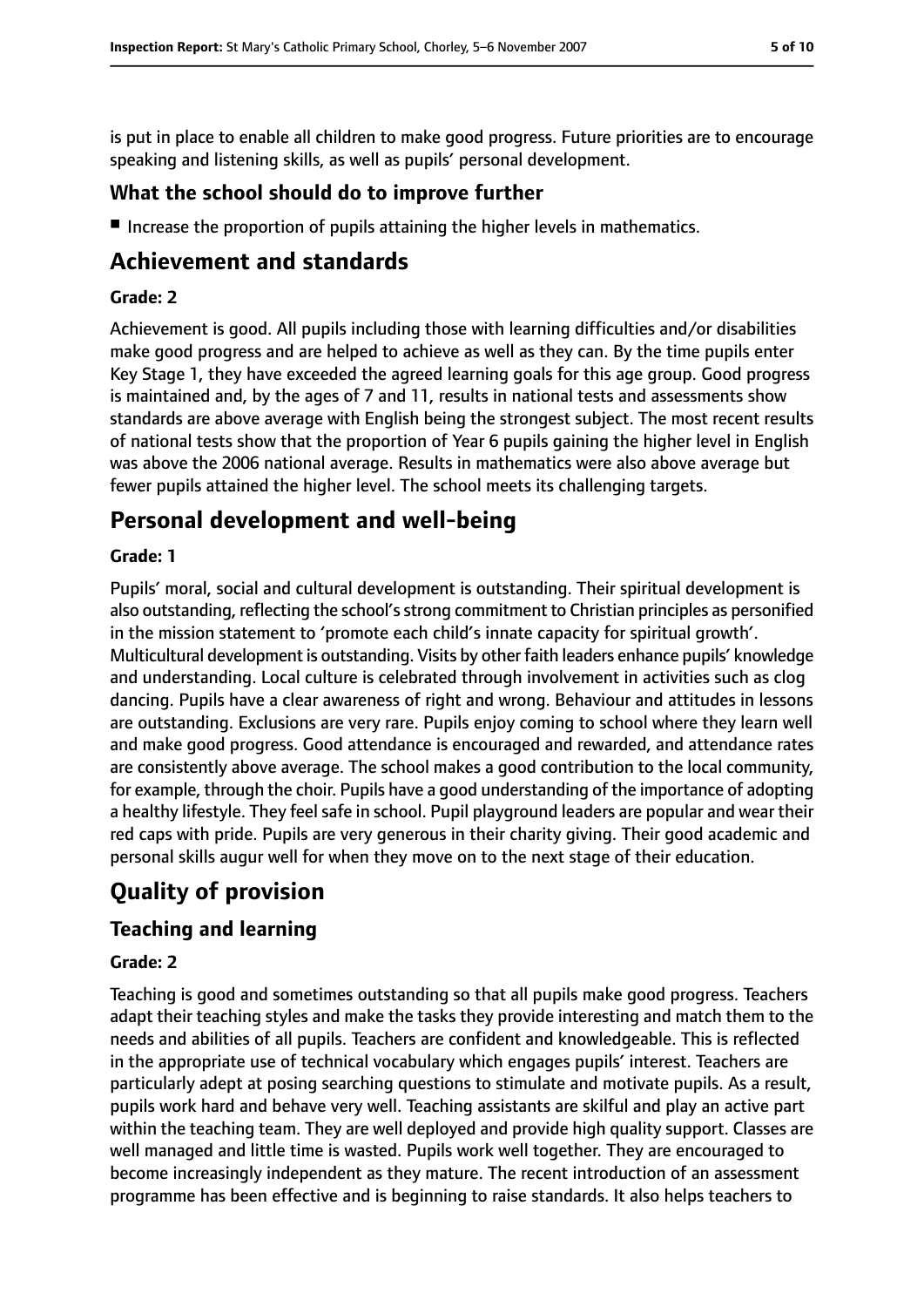establish realistic targets for most pupils, although those set for more able pupils in mathematics do not challenge them sufficiently. Marking is consistently good throughout the school. It is informative and guides pupils' learning well.

### **Curriculum and other activities**

#### **Grade: 2**

The curriculum is well matched to pupils' needs. Provision is good for the gifted and talented pupils and those with learning and/or behavioural and emotional difficulties and they make good progress. All statutory requirements are met. Provision in ICT has improved since the previous inspection and is now good. The strong focus on personal development has a positive effect on the ethos for learning in the school. The range of extra-curricular activities, and pupils' participation in them, is good particularly in sport. Links with the partner high schools are strong, especially for physical education, mathematics and science. Visitors, such as story tellers, make a valuable contribution to the curriculum.

#### **Care, guidance and support**

#### **Grade: 2**

Good systems are in place to ensure the welfare of all pupils. Risk assessments are rigorously carried out, often with the involvement of pupils, for example, to check on safety during residential visits. Procedures are in place to safeguard children and the requirements of current legislation are fully met. All adults are provided with up-to-date training in child protection. Good links with other agencies ensure pupils receive appropriate support. The breakfast club and after school club are popular with pupils and well attended. Pupils feel safe in school and have confidence in their teachers and other adults. Academic guidance is good. Tracking systems ensure that pupils are generally set challenging targets and receive good advice on what it is they need to do to improve their work and move up a level.

# **Leadership and management**

#### **Grade: 2**

Leadership and management are good. Staff and governors have a clear understanding of the strengths of the school and have correctly identified areas for future development. They have focused on raising standards and achievement in all areas of the curriculum but particularly in English, mathematics and science. The acting headteacher has continued to encourage innovation to enable subject managers to gain a clear picture of what is happening in the subjects they lead. Systematic assessment and analysis have generally helped teachers to set realistic and achievable targets which the pupils fully understand. The quality of teaching and learning is rigorously monitored with the result that all staff are aware of the need to raise standards of the most able pupils in mathematics. Teachers and support staff work closely as a team to ensure all pupils have the same opportunities to learn. There are strong links with local schools to exchange expertise and resources. Resources are used well. Financial management ensures the school provides good value for money. The issues identified at the previous inspection have been addressed. A large majority of parents are supportive of the school. Governance is good and statutory requirements are met.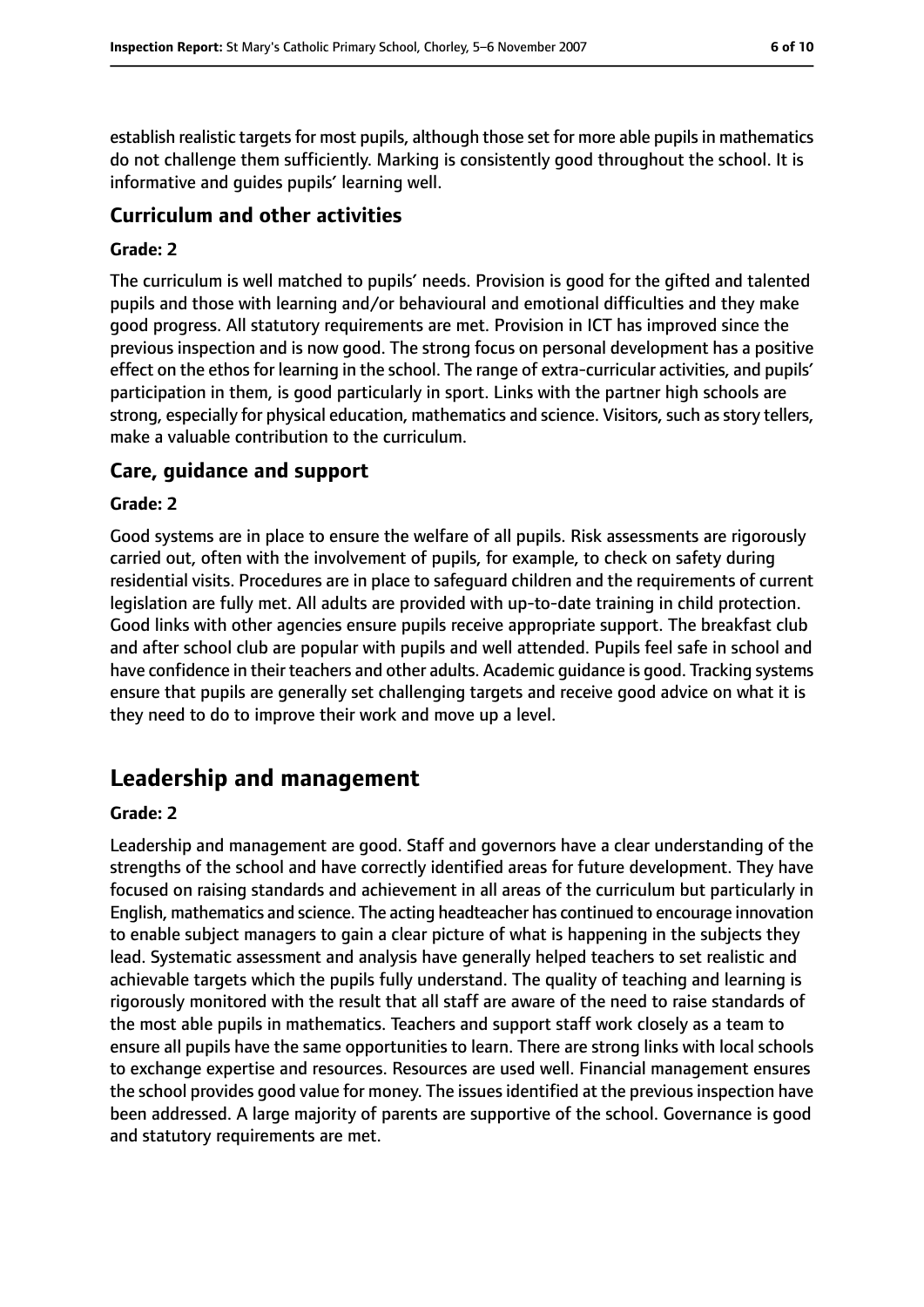**Any complaints about the inspection or the report should be made following the procedures set out in the guidance 'Complaints about school inspection', which is available from Ofsted's website: www.ofsted.gov.uk.**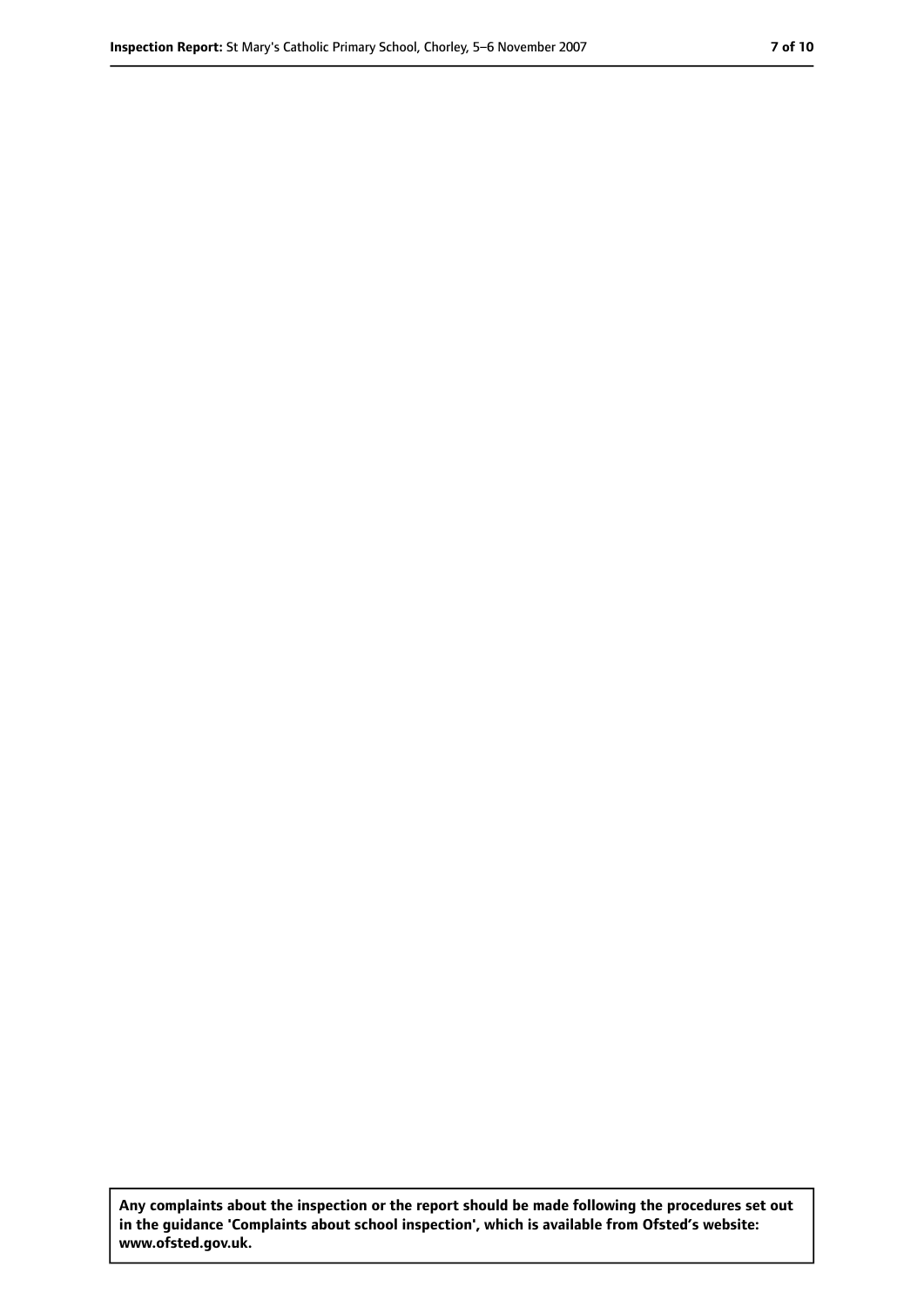# **Inspection judgements**

| $^{\backprime}$ Key to judgements: grade 1 is outstanding, grade 2 good, grade 3 satisfactory, and | <b>School</b>  |
|----------------------------------------------------------------------------------------------------|----------------|
| arade 4 inadeguate                                                                                 | <b>Overall</b> |

# **Overall effectiveness**

| How effective, efficient and inclusive is the provision of education, integrated<br>care and any extended services in meeting the needs of learners? |     |
|------------------------------------------------------------------------------------------------------------------------------------------------------|-----|
| Effective steps have been taken to promote improvement since the last<br>inspection                                                                  | Yes |
| How well does the school work in partnership with others to promote learners'<br>well-being?                                                         |     |
| The effectiveness of the Foundation Stage                                                                                                            |     |
| The capacity to make any necessary improvements                                                                                                      |     |

### **Achievement and standards**

| How well do learners achieve?                                                                               |  |
|-------------------------------------------------------------------------------------------------------------|--|
| The standards <sup>1</sup> reached by learners                                                              |  |
| How well learners make progress, taking account of any significant variations between<br>groups of learners |  |
| How well learners with learning difficulties and disabilities make progress                                 |  |

# **Personal development and well-being**

| How good is the overall personal development and well-being of the<br>learners?                                  |  |
|------------------------------------------------------------------------------------------------------------------|--|
| The extent of learners' spiritual, moral, social and cultural development                                        |  |
| The extent to which learners adopt healthy lifestyles                                                            |  |
| The extent to which learners adopt safe practices                                                                |  |
| How well learners enjoy their education                                                                          |  |
| The attendance of learners                                                                                       |  |
| The behaviour of learners                                                                                        |  |
| The extent to which learners make a positive contribution to the community                                       |  |
| How well learners develop workplace and other skills that will contribute to<br>their future economic well-being |  |

## **The quality of provision**

| How effective are teaching and learning in meeting the full range of the<br>learners' needs?          |  |
|-------------------------------------------------------------------------------------------------------|--|
| How well do the curriculum and other activities meet the range of needs<br>and interests of learners? |  |
| How well are learners cared for, guided and supported?                                                |  |

### **Annex A**

 $^1$  Grade 1 - Exceptionally and consistently high; Grade 2 - Generally above average with none significantly below average; Grade 3 - Broadly average to below average; Grade 4 - Exceptionally low.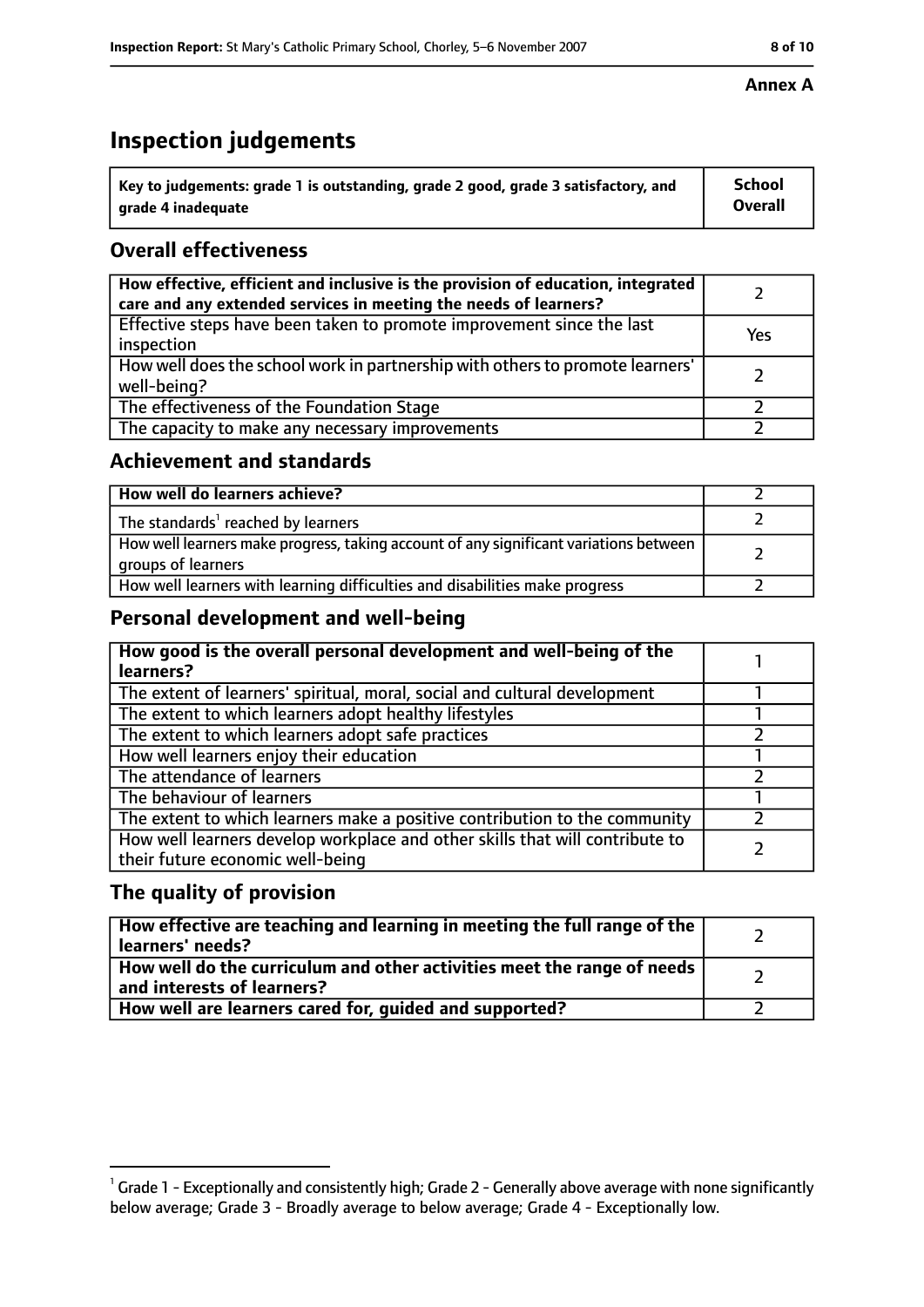#### **Annex A**

# **Leadership and management**

| How effective are leadership and management in raising achievement                                                                              |           |
|-------------------------------------------------------------------------------------------------------------------------------------------------|-----------|
| and supporting all learners?                                                                                                                    |           |
| How effectively leaders and managers at all levels set clear direction leading<br>to improvement and promote high quality of care and education |           |
| How effectively leaders and managers use challenging targets to raise standards                                                                 |           |
| The effectiveness of the school's self-evaluation                                                                                               |           |
| How well equality of opportunity is promoted and discrimination tackled so<br>that all learners achieve as well as they can                     |           |
| How effectively and efficiently resources, including staff, are deployed to<br>achieve value for money                                          | 7         |
| The extent to which governors and other supervisory boards discharge their<br>responsibilities                                                  | フ         |
| Do procedures for safequarding learners meet current government<br>requirements?                                                                | Yes       |
| Does this school require special measures?                                                                                                      | <b>No</b> |
| Does this school require a notice to improve?                                                                                                   | No        |